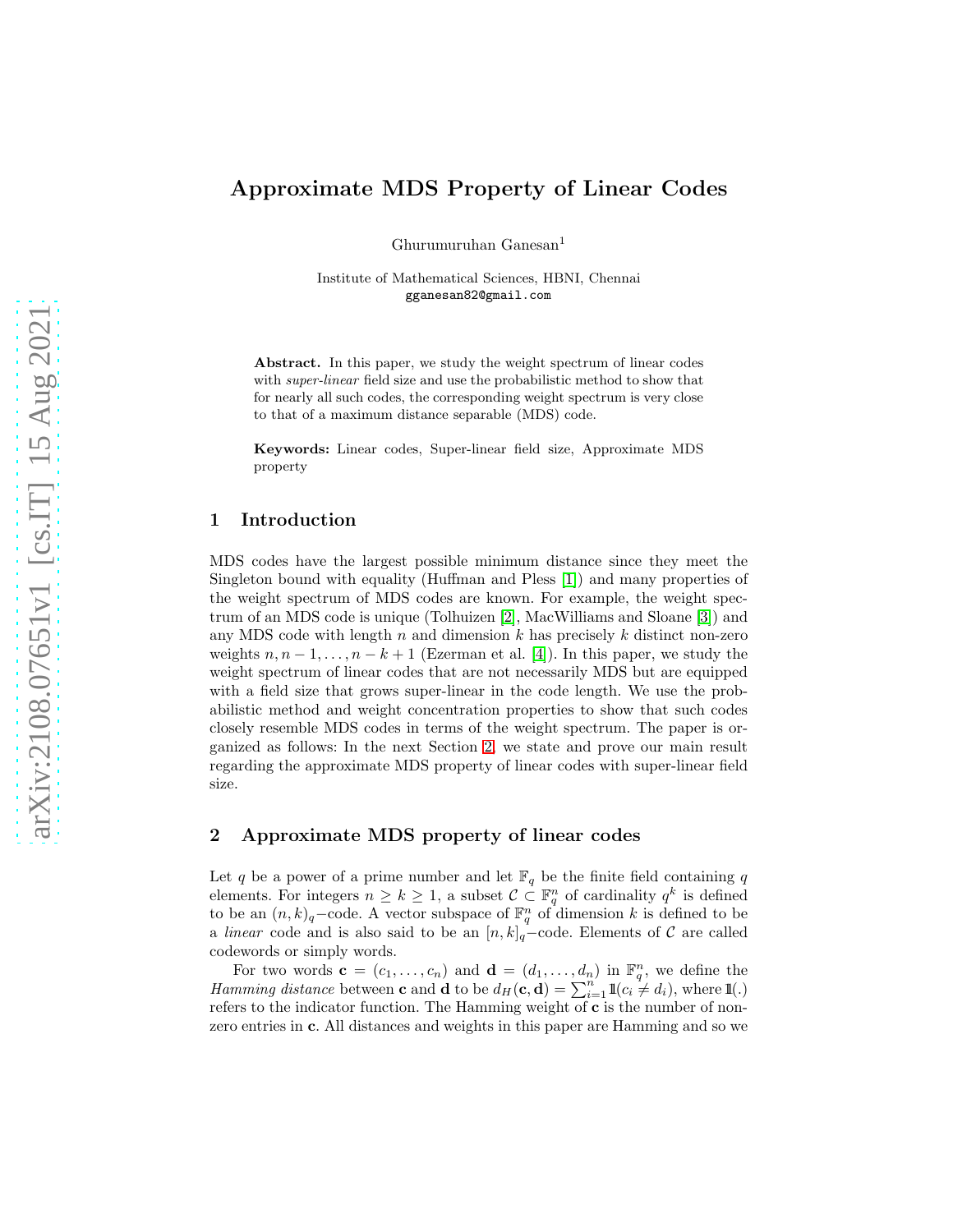## 2 G. Ganesan

suppress the term Hamming throughout. We define the minimum distance  $d_H(\mathcal{C})$ of the code  $\mathcal C$  to be the minimum distance between any two codewords of  $\mathcal C$ .

From the Singleton bound, we know that  $d_H(\mathcal{C}) \leq n - k + 1$  and if  $q \geq$  $n-1$  is a power of prime, there are  $[n, k]_q$ –codes that achieve the Singleton bound. Such codes are called maximum distance separable (MDS) codes (pp. 71, (Huffman and Pless [\[1\]](#page-5-0)) and the MDS conjecture asserts that  $q = n - 1$  is essentially the minimum required field size to construct MDS codes (see for example (Alderson [\[5\]](#page-5-4)), for a precise formulation).

In our main result of this paper, we show that nearly all linear codes with super-linear field size behave approximately like MDS codes. We begin with a couple of definitions. Let C be a linear  $[n, k]_q$ –code and suppose for  $1 \leq w \leq n$ , the code C contains  $A_w$  codewords of weight w. We define the n-tuple  $(A_1, \ldots, A_n)$ to be the *weight spectrum* of C. The weight spectrum of an  $[n, k]_q$ –MDS code C with  $n \leq q$  is as follows (Theorem 6, pp. 320–321, MacWilliams and Sloane [\[3\]](#page-5-2)): (p1) For  $1 \leq w \leq n-k$ , the number of codewords of weight w is  $\lambda_w := 0$ .

(p2) For each  $D := n - k + 1 \leq w \leq n$ , the number of codewords of weight w equals

<span id="page-1-2"></span>
$$
\lambda_w := \binom{n}{w} (q-1) \sum_{j=0}^{w-D} (-1)^j \binom{w-1}{j} q^{w-D-j}.
$$
 (2.1)

It is well-known (Ezerman et al. [\[4\]](#page-5-3)) that if  $n \leq q$  then  $\lambda_w > 0$  for each  $n-k+1 \leq$  $w \leq n$ .

The following result shows that nearly all linear codes with super-linear field size have a weight spectra closely resembling that of an MDS code.

**Theorem 1.** For integer  $n \geq 4$  let  $k = k(n)$  be an integer and  $q = q(n)$  be a *power of a prime number satisfying*

<span id="page-1-1"></span><span id="page-1-0"></span>
$$
\frac{1}{\sqrt{\log n}} \le \frac{k(n)}{n} \le 1 - \frac{1}{\sqrt{\log n}} \text{ and } \frac{q(n)}{n} \longrightarrow \infty \tag{2.2}
$$

*as*  $n \to \infty$ *. Let*  $\mathcal{P}$  *be the set of all*  $[n, k]_q$ −*codes and let*  $\mathcal{Q} \subseteq \mathcal{P}$  *be the set of all codes satisfying the following properties:*

(a1) *There exists no word of weight* w *for any*  $1 \leq w \leq n - k - \frac{2n}{\log q}$ . (a2) For each  $n - k + 5 \leq w \leq n$ , the number of codewords of weight w equals *lies between*  $\lambda_w \left(1 - \frac{3n}{q}\right)$  and  $\lambda_w \left(1 + \frac{3n}{q}\right)$ . *For all* n *large we have that*

<span id="page-1-3"></span>
$$
\#Q \ge \#P \cdot \left(1 - \frac{18q}{n^2}\right). \tag{2.3}
$$

From [\(2.2\)](#page-1-0) we have that  $\frac{n}{\log q} = o(k), \frac{n}{q} = o(1)$  and so in addition if we have that  $\frac{q}{n^2} = o(1)$ , then comparing with  $(a1) - (a2)$ , we see that nearly all linear codes behave approximately like an MDS code.

In the following subsection, we derive a couple of preliminary estimates used in the proof of Theorem [1](#page-1-1) and in the next subsection, we prove Theorem [1.](#page-1-1)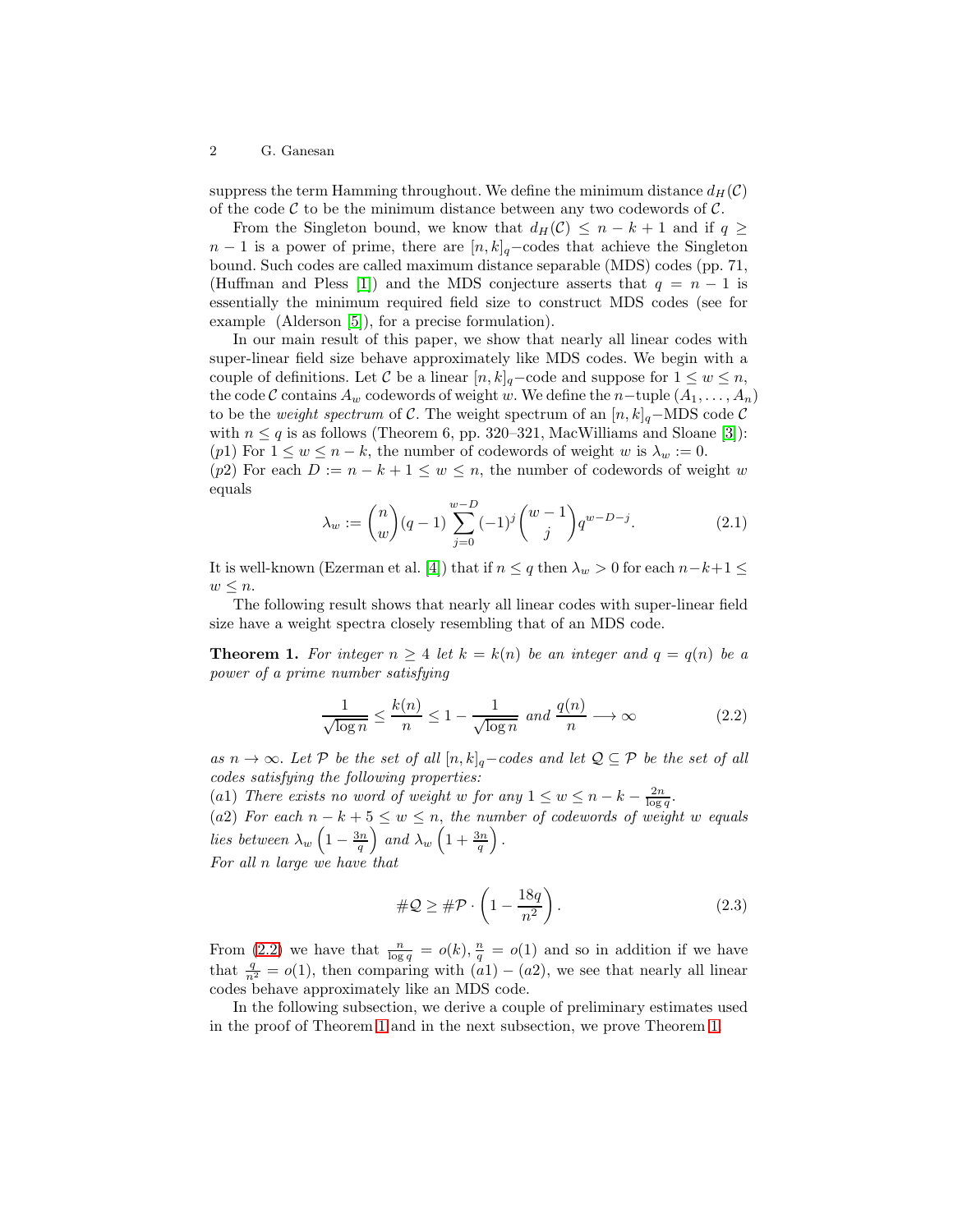#### Preliminary Estimates

We use the probabilistic method to prove Theorem [1.](#page-1-1) Let **G** be a random  $k \times n$  matrix with entries i.i.d. uniform in  $\mathbb{F}_q$ . We prove Theorem [1](#page-1-1) by estimating the weights of the words generated by the code  $\mathcal{G} := {\{\mathbf{x} \cdot \mathbf{G}\}}_{\mathbf{x} \in \mathbb{F}_q^k}$ . All vectors throughout are row vectors.

We collect auxiliary results used in the proof of Theorem [1,](#page-1-1) in the following Lemma. For  $1 \leq w \leq n$  let  $\mathcal{C}_w$  be the set of all words in  $\mathbb{F}_q^n$  with weight w. The following result estimates the number of words of a given weight present in a linear code.

<span id="page-2-1"></span>Lemma 1. *We have:*

(a) For  $1 \leq w \leq n$  let  $N_w$  be the set of words of the random code G present *in*  $\mathcal{C}_w$ *. We have that the mean and the variance satisfy* 

<span id="page-2-0"></span>
$$
\mu_w := \mathbb{E} N_w = \binom{n}{w} \cdot (q-1)^w \cdot \frac{q^k - 1}{q^n} \text{ and } var(N_w) \le (2q+1) \cdot \mu_w, \quad (2.4)
$$

*respectively.*

(b) Let  $\lambda_w$  and  $\mu_w$  be as in [\(2.1\)](#page-1-2) and [\(2.4\)](#page-2-0), respectively. If  $q \geq n$  then for *each*  $n - k + 1 \leq w \leq n$  *we have that* 

<span id="page-2-2"></span>
$$
\left(1 - \frac{1}{q}\right) \cdot \left(1 - \frac{w - 1}{q}\right) \le \frac{\lambda_w}{\mu_w} \le \frac{1}{1 - \frac{w}{q}}.\tag{2.5}
$$

From  $(2.4)$  in part  $(a)$ , we get the intuitive result that the number of words of weight  $w$  in a linear code is concentrated around its mean. From part  $(b)$  we see that if q is much larger than n, then  $\frac{w}{q} = o(1)$  and so  $\lambda_w$  is approximately equal to  $\mu_w$ .

*Proof of Lemma*  $1(a)$ : We first obtain the expression for  $\mu_w$ . For any fixed non-zero vector  $\mathbf{x} \in \mathbb{F}_q^k$ , the random vector  $\mathbf{x} \cdot \mathbf{G}$  is uniform in  $\mathbf{F}_q^n$  and so for any vector  $\mathbf{y} \in \mathcal{C}_w$  we have that  $\mathbb{P}(\mathbf{x} \cdot \mathbf{G} = \mathbf{y}) = \frac{1}{q^n}$ . The relation for  $\mu_w$  in [\(2.4\)](#page-2-0) then follows from the fact that the number of words of weight w equals  $\#C_w = \binom{n}{w} \cdot (q-1)^w$  and the fact that there are  $q^k - 1$  non-zero vectors in  $\mathbf{F}_q^k$ . To estimate the variance of  $N_w$  we write  $N_w = \sum_{\mathbf{x} \in \mathbb{F}_q^k \setminus \{0\}} 1\mathbb{1}(A(\mathbf{x}))$  where  $A(\mathbf{x})$  is the event that the vector  $\mathbf{x} \cdot \mathbf{G} \in \mathcal{C}_w$ . We then get that

$$
var(N_w) = \sum_{\mathbf{x}} \Delta(\mathbf{x}) + \sum_{\mathbf{x}_1 \neq \mathbf{x}_2} \beta(\mathbf{x}_1, \mathbf{x}_2)
$$
 (2.6)

where  $0 \leq \Delta(\mathbf{x}) := \mathbb{P}(A(\mathbf{x})) - \mathbb{P}^2(A(\mathbf{x})) \leq \mathbb{P}(A(\mathbf{x}))$  and

$$
|\beta(\mathbf{x}_1, \mathbf{x}_2)| := \left| \mathbb{P}\left(A(\mathbf{x}_1) \bigcap A(\mathbf{x}_1)\right) - \mathbb{P}(A(\mathbf{x}_1)) \mathbb{P}(A(\mathbf{x}_2)) \right|
$$
  
\n
$$
\leq \mathbb{P}\left(A(\mathbf{x}_1) \bigcap A(\mathbf{x}_1)\right) + \mathbb{P}(A(\mathbf{x}_1)) \mathbb{P}(A(\mathbf{x}_2)) \leq 2 \mathbb{P}(A(\mathbf{x}_1)).
$$
 (2.7)

It is well-known that if  $x_1$  is not a multiple of  $x_2$  then the events  $A(x_1)$ and  $A(\mathbf{x}_2)$  are independent (see for example, Chapter 7, Problem P.7.18, pp.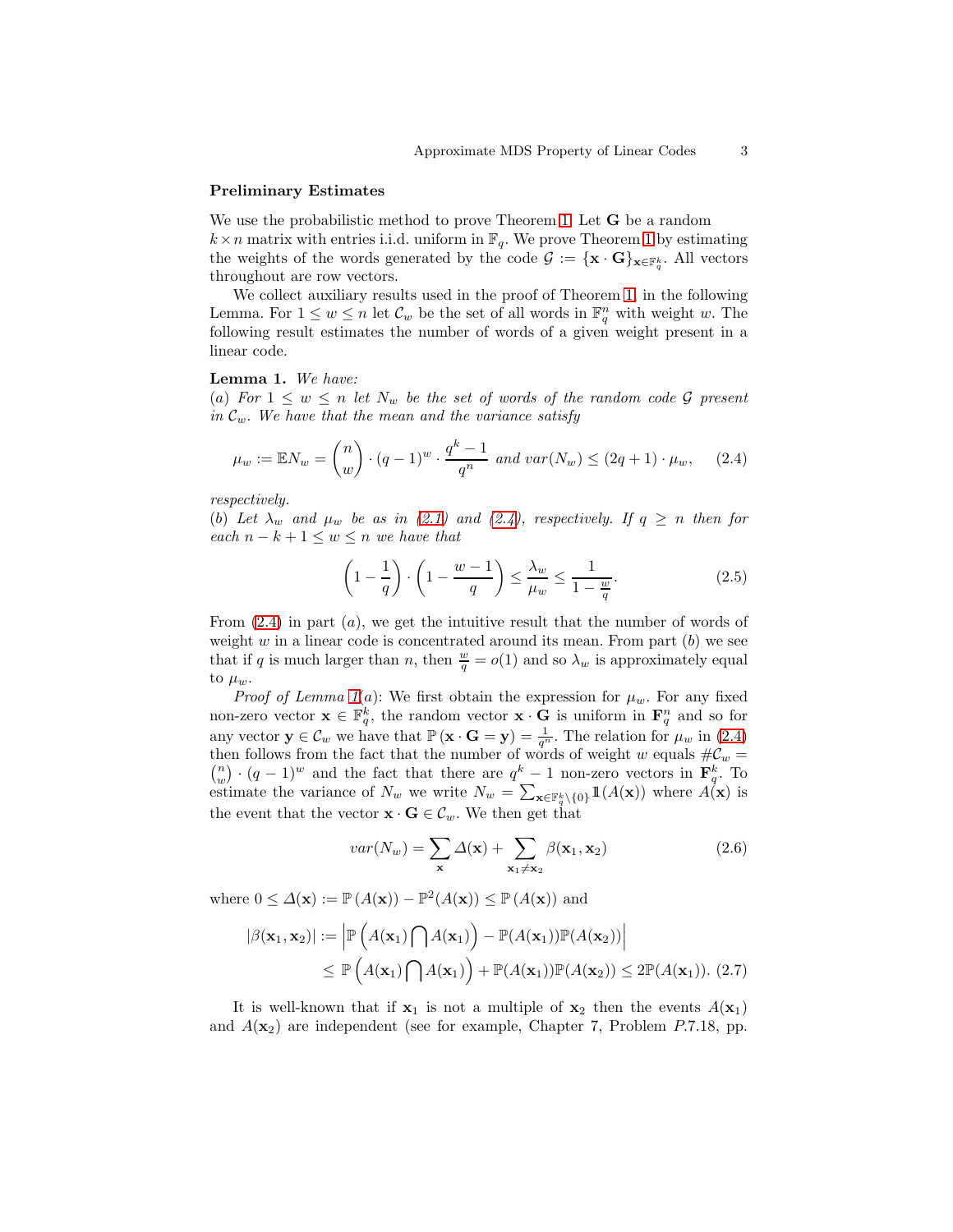175, (Zamir [\[6\]](#page-5-5)). Therefore for each  $x_1$  there are at most q values of  $x_2$  for which  $\beta(\mathbf{x}_1, \mathbf{x}_2) \neq 0$ . Thus  $var(N_w) \leq \sum_{\mathbf{x}} \mathbb{P}(A(\mathbf{x})) + 2q \sum_{\mathbf{x}_1} \mathbb{P}(A(\mathbf{x}_1)) = (2q +$  $1)\mu_w$  and this proves the variance estimate in [\(2.4\)](#page-2-0).

*Proof of Lemma*  $I(b)$ : We begin by showing that if  $n - k + 1 \leq w \leq n$  $n - k + 1 \leq w \leq n$  $n - k + 1 \leq w \leq n$  then

<span id="page-3-0"></span>
$$
\left(1 - \frac{1}{q}\right) \cdot \left(1 - \frac{w - 1}{q}\right) \le \frac{\lambda_w}{\left(\frac{\binom{n}{w} \cdot q^w}{q^{n-k}}\right)} \le 1 - \frac{1}{q}.\tag{2.8}
$$

To prove the upper bound in [\(2.8\)](#page-3-0) we write  $\lambda_w = \left(\frac{\binom{n}{w} \cdot q^w}{q^{n-k}}\right)$  $q^{n-k}$  $\setminus$  $\cdot \left(1-\frac{1}{q}\right) \cdot \theta(w)$ where  $\theta(w) := \sum_{j=0}^{w-D} (-1)^j {w-1 \choose j} \cdot \frac{1}{q^j}$ . Expanding  $\theta(w)$  and regrouping we get  $\theta(w) = 1 - (t_1(w) + t_3(w) + t_5(w) + ...)$  where

$$
t_j(w) := \binom{w-1}{j} \cdot \frac{1}{q^j} - \binom{w-1}{j+1} \cdot \frac{1}{q^{j+1}} \tag{2.9}
$$

for all j if  $w - D$  is odd. If  $w - D$  is even, then an analogous expansion holds with the distinction that the final  $t_j(w)$  term is simply  $\binom{w-1}{j} \cdot \frac{1}{q^j}$ . For simplicity we assume below that  $w - D$  is odd and get  $t_j(w) = \binom{w-1}{j} \cdot \frac{1}{q^j} \left(1 - \frac{r_j(w)}{q}\right)$  $\frac{(w)}{q}$ where  $r_j(w) := \frac{\binom{w-1}{j+1}}{\binom{w-1}{w-1}}$  $\frac{\binom{j+1}{w-1}}{\binom{w-1}{j}} = \frac{w}{j+1} - 1$ . Thus  $|r_j(w)| \leq n$  and since  $q \geq n$  we get that  $t_j(w) \geq 0$ . This implies that  $\theta(w) \leq 1$  and so we get the upper bound in [\(2.8\)](#page-3-0).

For the lower bound in [\(2.8\)](#page-3-0) we write  $\theta(w) = 1 - \frac{w-1}{q} + t_2(w) + t_4(w) + \dots$ and use  $t_j(w) \geq 0$  to get that  $\theta(w) \geq 1 - \frac{w-1}{q}$ . This proves the lower bound in [\(2.8\)](#page-3-0). Finally to prove [\(2.5\)](#page-2-2), we write  $\mu_w = \frac{\binom{n}{w}q^w}{q^{n-k}}$  $\frac{\binom{n}{w}q^w}{q^{n-k}} \cdot \left(1 - \frac{1}{q}\right)^w \cdot \left(1 - \frac{1}{q^k}\right)$  and use  $\left(1-\frac{1}{q}\right)^w \ge 1-\frac{w}{q}$  and  $1-\frac{1}{q^k} \ge 1-\frac{1}{q}$  to get that

<span id="page-3-1"></span>
$$
\left(1 - \frac{1}{q}\right) \cdot \left(1 - \frac{w}{q}\right) \le \frac{\mu_w}{\frac{\binom{n}{w}q^w}{q^{n-k}}} \le 1. \tag{2.10}
$$

Together with [\(2.8\)](#page-3-0) we then get [\(2.5\)](#page-2-2).

## Proof of Theorem [1](#page-1-1)

We first estimate the probability of occurrence of property (a1). Recalling that  $\mu_w =$  $\mathbb{E}N_w$  is the expected number of words of weight w in the random code  $\mathcal{G}$  (see Lemma [1\)](#page-2-1) and using Stirling's approximation we have that

$$
\mu_w \le \frac{\binom{n}{w}q^w}{q^{n-k}} \le 4en \cdot q^{\frac{nH\left(\frac{w}{n}\right)}{\log q}} \cdot \frac{q^w}{q^{n-k}} \le 4en \cdot q^{\frac{n}{\log q}} \cdot \frac{q^w}{q^{n-k}}.\tag{2.11}
$$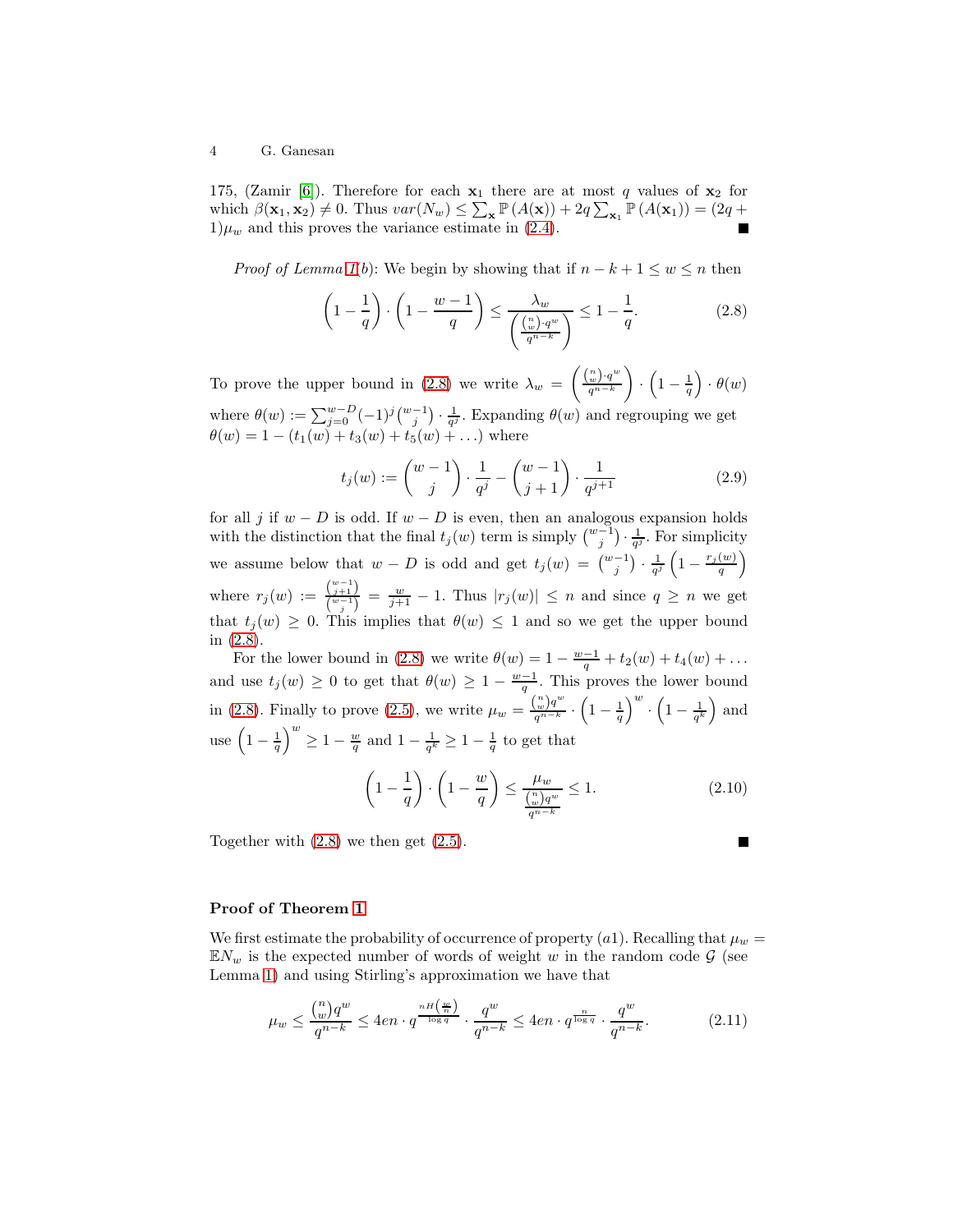Setting  $w_{low} := n - k - \frac{2n}{\log q}$ , we see for all  $1 \leq w \leq w_{low}$  that  $\mu_w = \mathbb{E} N_w \leq$ 4en  $\frac{4en}{q^{\frac{h}{\log q}}} = 4en \cdot e^{-n}$ . Therefore if  $F_{low}$  is the event that the property (a1) in the statement of the Theorem holds, then we get by the union bound that

<span id="page-4-2"></span>
$$
\mathbb{P}(F_{low}^c) = \mathbb{P}\left(\bigcup_{1 \le w \le w_{low}} \{N_w \ge 1\}\right) \le \sum_{w=1}^{w_{low}} \mathbb{E}N_w \le w_{low} \cdot 4en \cdot e^{-n} \le 4en^2 \cdot e^{-n}
$$
\n(2.12)

since  $w_{low} \leq n$ .

Next we study property (a2) for weights  $w \geq w_{up} = n - k + 5$ . First we show that

<span id="page-4-0"></span>
$$
\mu_w \ge \frac{\binom{n}{w}q^w}{q^{n-k}} \cdot \left(1 - \frac{w}{q}\right) \cdot \left(1 - \frac{1}{q^k}\right) \ge \frac{n^5}{4}
$$
\n
$$
\text{(2.13)}
$$

for all n large, the first bound in [\(2.13\)](#page-4-0) follows from [\(2.10\)](#page-3-1). For  $w > n - k + 5$ we have that  $\frac{\binom{n}{w}q^w}{q^{n-k}}$  $\frac{w}{q^{n-k}} \geq {n \choose w} \cdot q^5 \geq n^5$  since  $q \geq n$  for all *n* large, by [\(2.2\)](#page-1-0). Also from [\(2.2\)](#page-1-0) we see that  $1 - \frac{w}{q} \ge 1 - \frac{n}{q} \ge \frac{1}{2}$  and  $1 - \frac{1}{q^k} \ge \frac{1}{2}$  for all *n* large. This proves the final bound in [\(2.13\)](#page-4-0).

From Chebychev's inequality, the variance estimate in [\(2.4\)](#page-2-0) and the above estimate [\(2.13\)](#page-4-0), we therefore get that

<span id="page-4-1"></span>
$$
\mathbb{P}\left(|N_w - \mu_w| \ge \frac{\mu_w}{n}\right) \le \frac{n^2 var(N_w)}{\mu_w^2} \le \frac{n^2 (2q+1)}{\mu_w} \le \frac{4(2q+1)}{n^3}.\tag{2.14}
$$

If  $\mu_w\left(1-\frac{1}{n}\right) \leq N_w \leq \mu_w\left(1+\frac{1}{n}\right)$ , then using the bounds [\(2.5\)](#page-2-2), we see that

$$
\lambda_w \left( 1 - \frac{w}{q} \right) \cdot \left( 1 - \frac{1}{n} \right) \le N_w \le \lambda_w \frac{\left( 1 + \frac{1}{n} \right)}{\left( 1 - \frac{1}{q} \right) \cdot \left( 1 - \frac{w - 1}{q} \right)}
$$

and using [\(2.2\)](#page-1-0) and the fact that  $w \leq n$  we get that

$$
N_w \le \lambda_w \left( 1 + \frac{1}{n} \right) \cdot \left( 1 + \frac{2}{q} \right) \cdot \left( 1 + \frac{2n}{q} \right) \le \lambda_w \left( 1 + \frac{3n}{q} \right)
$$

for all *n* large. Similarly we also get that  $N_w \geq \lambda_w \left(1 - \frac{3n}{q}\right)$  for all *n* large.

Therefore if  $F_{up}$  denotes the event that property  $(a2)$  in the statement of the Theorem holds, then from [\(2.14\)](#page-4-1) and the union bound we get that  $\mathbb{P}(F_{up}^c)$ is bounded above by  $\sum_{w=w_{up}}^{n} \mathbb{P}(|N_{w}-\mu_{w}| \geq \frac{\mu_{w}}{n}) \leq \frac{4(2q+1)}{n^2}$ . Thus  $\mathbb{P}(F_{up}) \geq$  $1 - \frac{4(2q+1)}{n^2}$  and combining this with [\(2.12\)](#page-4-2) we get that

<span id="page-4-3"></span>
$$
\mathbb{P}(F_{up} \cap F_{low}) \ge 1 - 4en^2 \cdot e^{-n} - \frac{4(2q+1)}{n^2} \ge 1 - \frac{9q}{n^2}
$$
 (2.15)

for all n large using the fact that  $q \geq n$  (see statement of Theorem). If  $F_{full}$ denotes the event that the matrix G has full rank then we show below that

<span id="page-4-4"></span>
$$
\mathbb{P}(F_{full}) \ge 1 - \frac{2}{q^{n-k}} \ge \frac{1}{2}
$$
 (2.16)